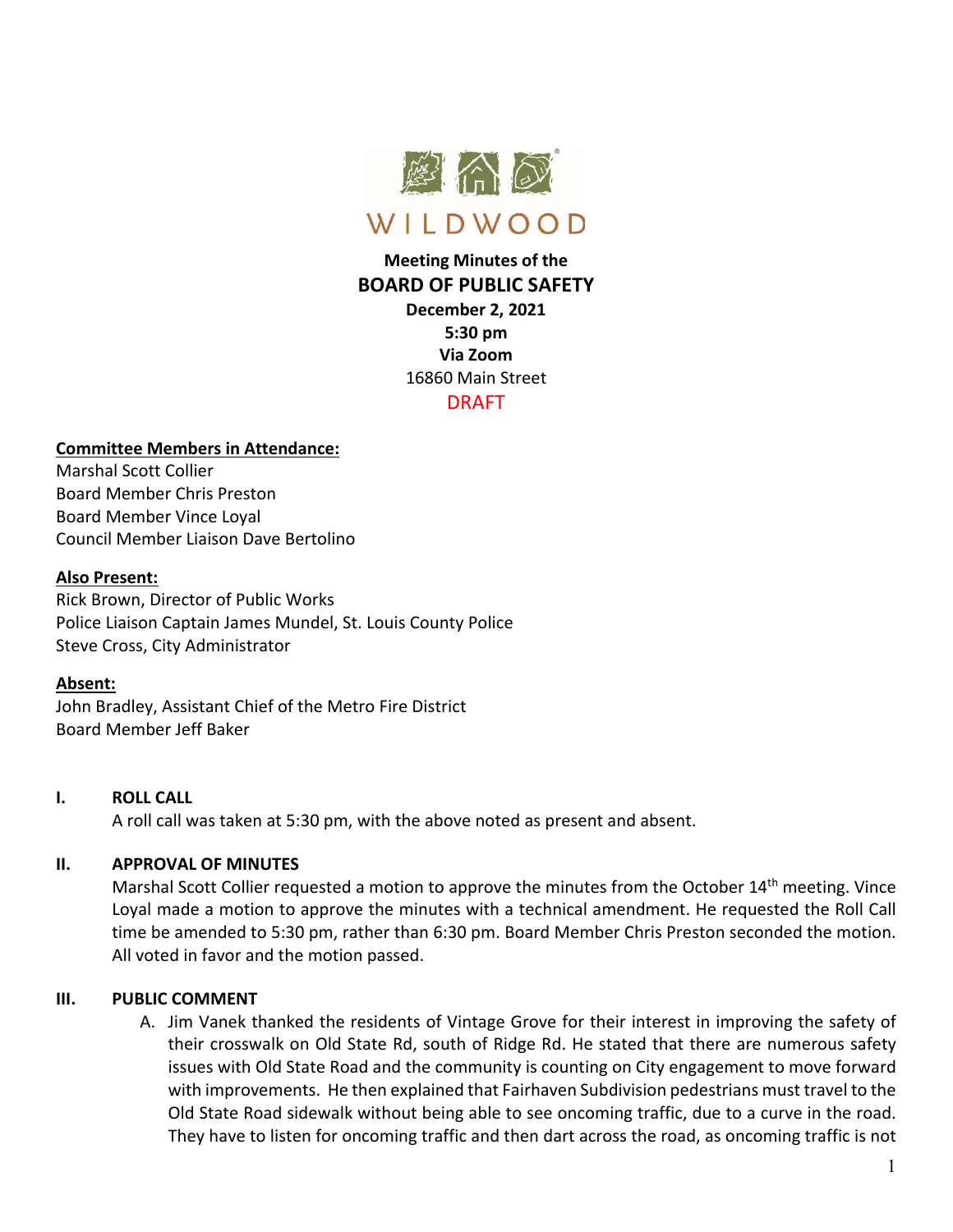visible.

- B. Tom Findley, Trustee for Winding Trails Subdivision, speaking on behalf of the subdivision, thanked Rick Brown and the Board of Public Safety for addressing the speeding problem at Thunderhead Canyon.
- C. Alex Corrigan, a navy veteran, lives West of 109 and expressed concern about a neighbor who was shooting a loud firearm continuously for 2 hours. Corrigan called the police who told him that firearms are legal on a minimum of 3-acre plots West of Hwy 109 in Wildwood. He stated that the City of Chesterfield requires a minimum of 10 acres for firearm use and is asking that Wildwood consider a similar law.
- D. Kristin Umberhauer uses the Old State crosswalk to walk her kids to school and back every day. They have purchased their own stop signs to use during crossing, and some drivers do not always stop. She seconds everything said by earlier public commenter, Jim Vanek, and would like to see the short-term solutions, such as light up pedestrian signs, implemented in less than 6 months. She emphasized that six months is too long of a time for some who uses the crosswalk two times per day with children.

## **IV. FOR INFORMATION**

### **A. Old State Road Crosswalk (South of Ridge Road)**

- 1. Rick Brown, Director of Public Works explained the traffic issues and details on Old State Rd.
- 2. Rapid flashing beacons for both directions of traffic are under consideration in the crosswalk south of Ridge Rd. The estimated cost is \$20,000 and St. Louis County may split the cost for the installation. He believes this will take less than six months.
- 3. City Administrator explained the City's long-term plans in addressing the safety issues on Old State, including a shared use path, a roundabout at Ridge Rd and Old State.
- 4. Vince Loyal made a motion to expedite the production of safety measures on Old State Road, and Chris Preston seconded the motion. The group voted in favor and the motion passed.

## **V. OLD BUSINESS**

## **A. Follow up on Thunderhead Canyon Drive Traffic Concerns**

- 1. Director of Public Works Rick Brown explained that feedback from residents and HOA's regarding recent traffic safety improvements on Thunderhead Canyon have been positive.
- 2. Board Member Chris Preston asked Captain Mundel if residents have provided feedback regarding increased police presence, and if there has been an increase in ticketing. Captain Mundel stated that residents have expressed appreciation regarding police presence and that ticketing has not increased.
- 3. The HOAs and residents that have been involved in the discussion have stated that they do not think any further traffic studies are necessary at this time.

## **VI. NEW BUSINESS**

## **IX. OTHER**

A. Marshal Scott Collier is resigning his post as Marshal by the end of 2021. The group expressed gratitude for his contributions.